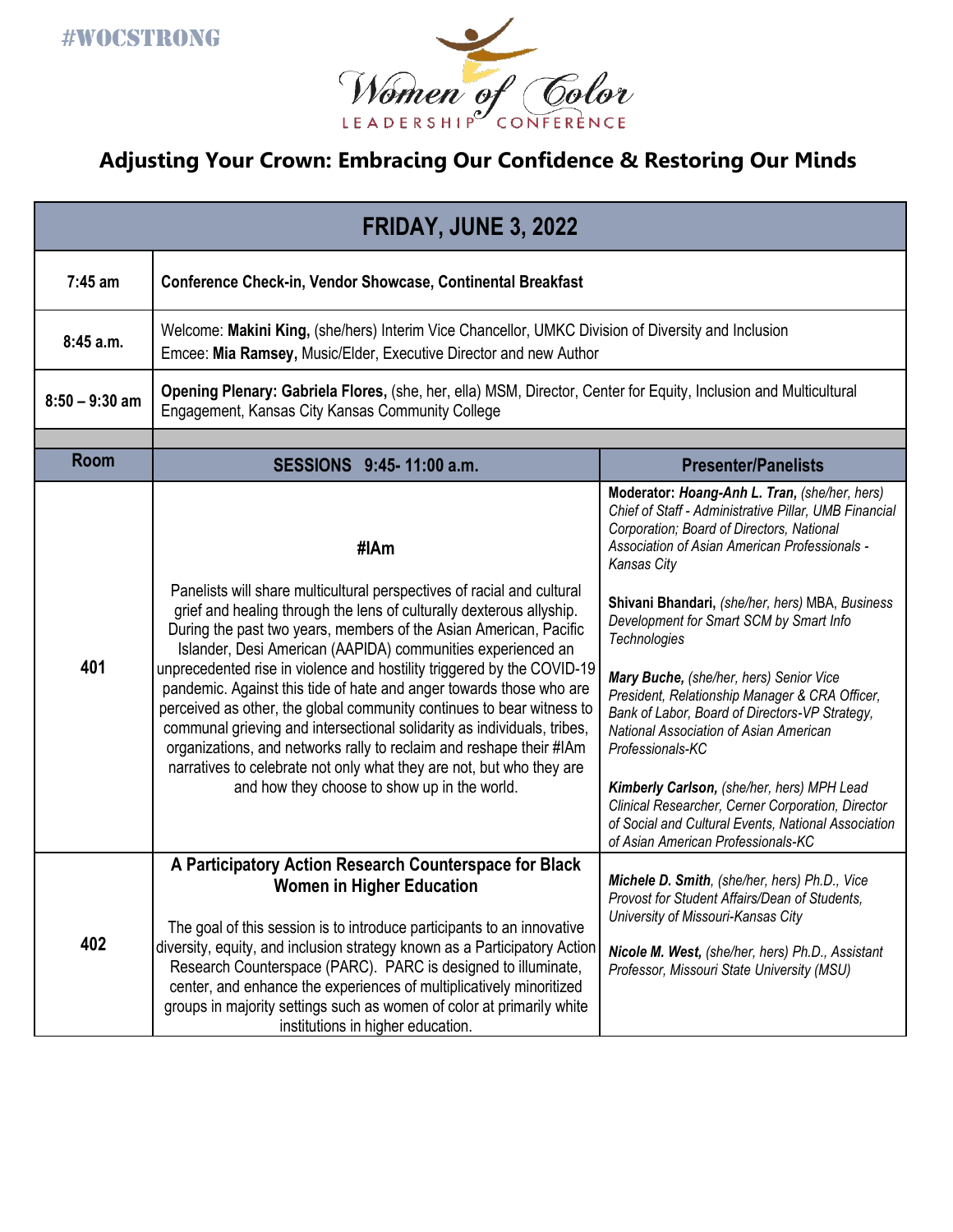|             | I am My Mother's Daughter                                                                                                                                                                                                                                                                                                                                                                                                                                             |                                                                                                                                                                                                                                                                                                                                                                                                                                                                                                                                                                                                                                                                                                                                                            |
|-------------|-----------------------------------------------------------------------------------------------------------------------------------------------------------------------------------------------------------------------------------------------------------------------------------------------------------------------------------------------------------------------------------------------------------------------------------------------------------------------|------------------------------------------------------------------------------------------------------------------------------------------------------------------------------------------------------------------------------------------------------------------------------------------------------------------------------------------------------------------------------------------------------------------------------------------------------------------------------------------------------------------------------------------------------------------------------------------------------------------------------------------------------------------------------------------------------------------------------------------------------------|
| 301         | Freda will share the experiences of American Indian women and their<br>roles in family and community. Participants will learn how to embrace<br>their confidence through the lens of American Indian practices by<br>learning to reflect on the impact of "mothers" in the lives of American<br>Indians, to understand the complexities of familial relationships among<br>Al families and to use storytelling as a tool of healing and celebrating.                  | Freda J. Gipp, (she/her, hers) EdD, Sr. Admin<br>Assistant/Faculty, Haskell Indian Nations<br>University                                                                                                                                                                                                                                                                                                                                                                                                                                                                                                                                                                                                                                                   |
|             | Doing it All: Balancing Parenting and Work                                                                                                                                                                                                                                                                                                                                                                                                                            |                                                                                                                                                                                                                                                                                                                                                                                                                                                                                                                                                                                                                                                                                                                                                            |
| 419         | Do you feel stressed and overwhelmed with the demands of balancing<br>parenting and work? You are not alone. Many parents today face<br>these same challenges. This session will present Seven Key Steps<br>that will assist parents in balancing them both and keeping it all<br>together. By the end of the sessions, participants will assess, identify,<br>and have a plan for a healthy parent/work balance.                                                     | Mary McConnell, Ph.D., Educator, Author,<br>Consultant, University of Missouri-Kansas City                                                                                                                                                                                                                                                                                                                                                                                                                                                                                                                                                                                                                                                                 |
|             | <b>Adjust Your Crown and Build a Financial Legacy</b>                                                                                                                                                                                                                                                                                                                                                                                                                 |                                                                                                                                                                                                                                                                                                                                                                                                                                                                                                                                                                                                                                                                                                                                                            |
| 302         | It is never too late to change the course of your financial position<br>and build generational wealth by implementing these life-<br>changing strategies. This presentation enumerates proven steps<br>to eradicate debt, implement investing strategies, and create life-<br>long goals to achieve generational wealth.                                                                                                                                              | Donna C. Watson, (she/her, hers) Esq, CEO of The<br>Legacy Experience, LLC                                                                                                                                                                                                                                                                                                                                                                                                                                                                                                                                                                                                                                                                                 |
| <b>Room</b> | SESSIONS 11:15-12:30 p.m.                                                                                                                                                                                                                                                                                                                                                                                                                                             | <b>Presenter/Panelists</b>                                                                                                                                                                                                                                                                                                                                                                                                                                                                                                                                                                                                                                                                                                                                 |
| 401         | "The legacy of her crown" Entrepreneurship Panel<br><b>Discussion</b><br>Panelists will discuss their experiences as female entrepreneurs and<br>their paths to building effective businesses. Prepare to be inspired and<br>educated as they share their knowledge and experiences on how to<br>transform creative ideas into successful enterprises. Panelists will<br>provide you advice on how to start your next national nonprofit or<br>business organization. | Moderator: lesha Tyler, (she/her,hers)<br>Founder/CEO of I AM 413 - MBA Student at<br><b>UMKC Bloch School of MGT</b><br>Karis Harrington, (she/her, hers) Chief of<br>Business Development for Kansas City G.I.F.T.,<br>Founder, The Harrington Group LLC<br>Rita Strickland, (she/her, hers) Owner of SP 31<br><b>Creative Events and Designs</b><br>Kondra Gibson-Dingle, (she/her, hers)<br>Owner/Creative Director, My Diva Boutique<br>Kira Cheree' Hopkins, (she/her, hers)<br>Founder of Entrepreneur Business Basics (EBB)<br>Drea Nycole Carnes, (she/her, hers) Retailer,<br>Fashion/Custom Designer, Personal Stylist<br>LaToyia A Mays, (she/her, hers) Master Herbalist<br>and Founder of The Laya Center & Herban<br><b>Wellness Brands</b> |
|             | <b>Energetic Boundaries for White Workplaces</b>                                                                                                                                                                                                                                                                                                                                                                                                                      |                                                                                                                                                                                                                                                                                                                                                                                                                                                                                                                                                                                                                                                                                                                                                            |
| 402         | In this interactive session, participants will learn how to identify<br>nervous systems responses to crossed boundaries within white<br>workspaces. Participants will share tools to help manage and balance<br>responses and learn to differentiate professionalism from white norms<br>that can create hostile workspaces for employees to navigate. Finally,<br>honor unique vibrations by learning to communicate through a more<br>authentic voice.              | Rebecca Williams, (she/her, hers) BA, Director of<br>Talent Development, School Smart KC, Registered<br>Yoga & Meditation Teacher (200 Hrs), Owner of<br><b>Curating Peace Yoga &amp; Wellness</b><br>Samara Crawford Herrera, (she/her, hers) MSW<br>(She/Her/Hers), Executive Director, Kansas City<br><b>Action Fund</b>                                                                                                                                                                                                                                                                                                                                                                                                                                |